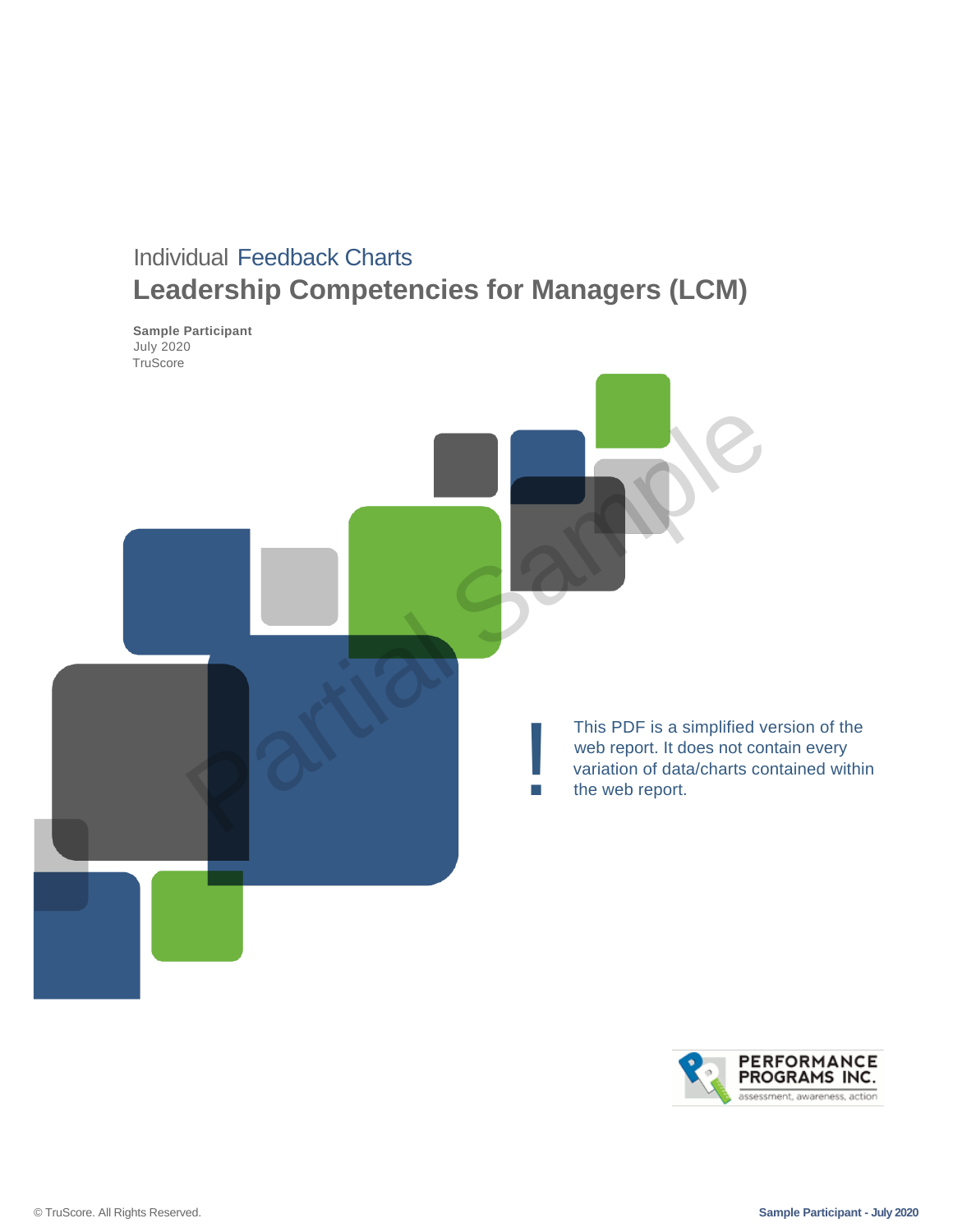# **Highest and Lowest**





### 5 Highest Questions 5 Lowest Questions



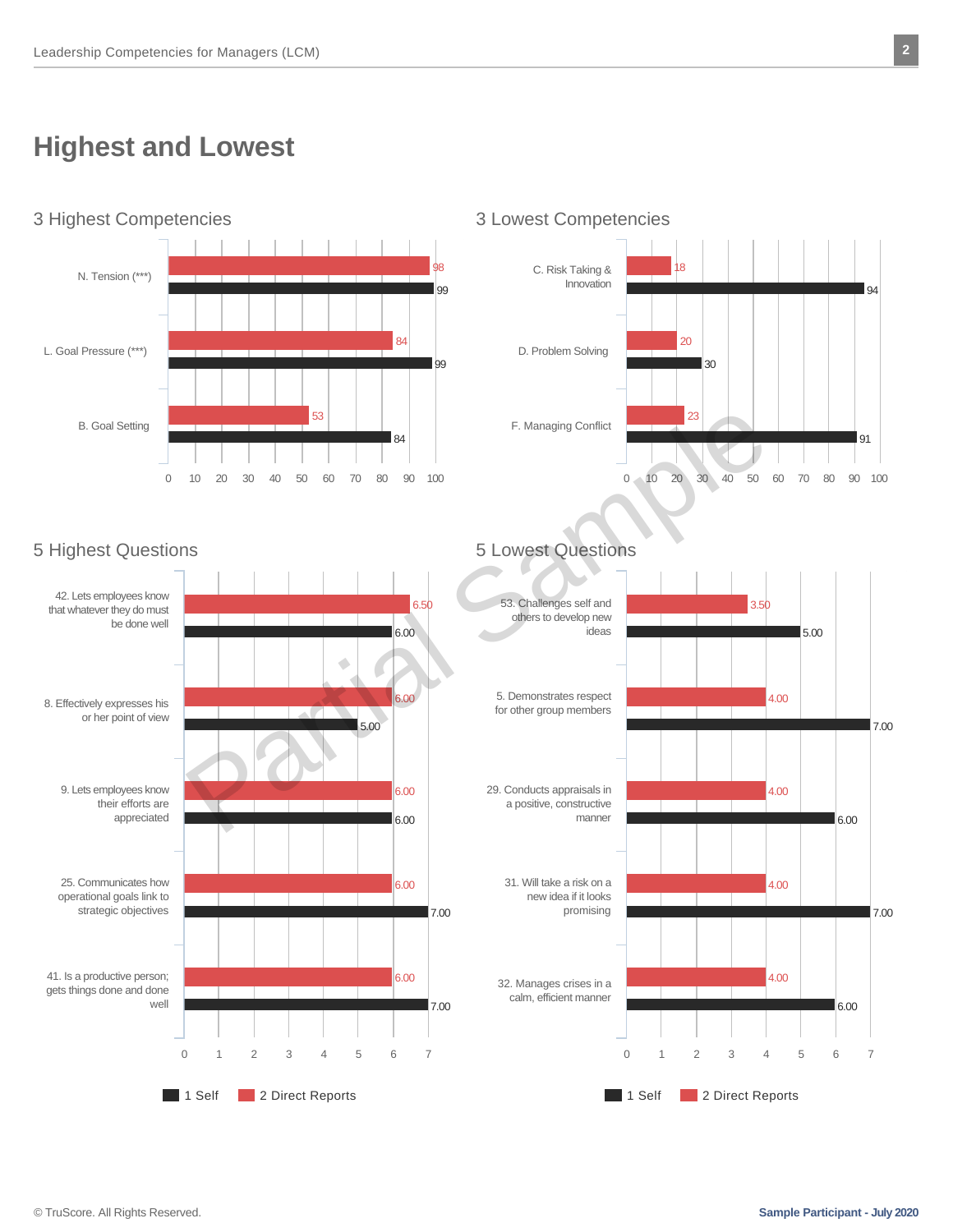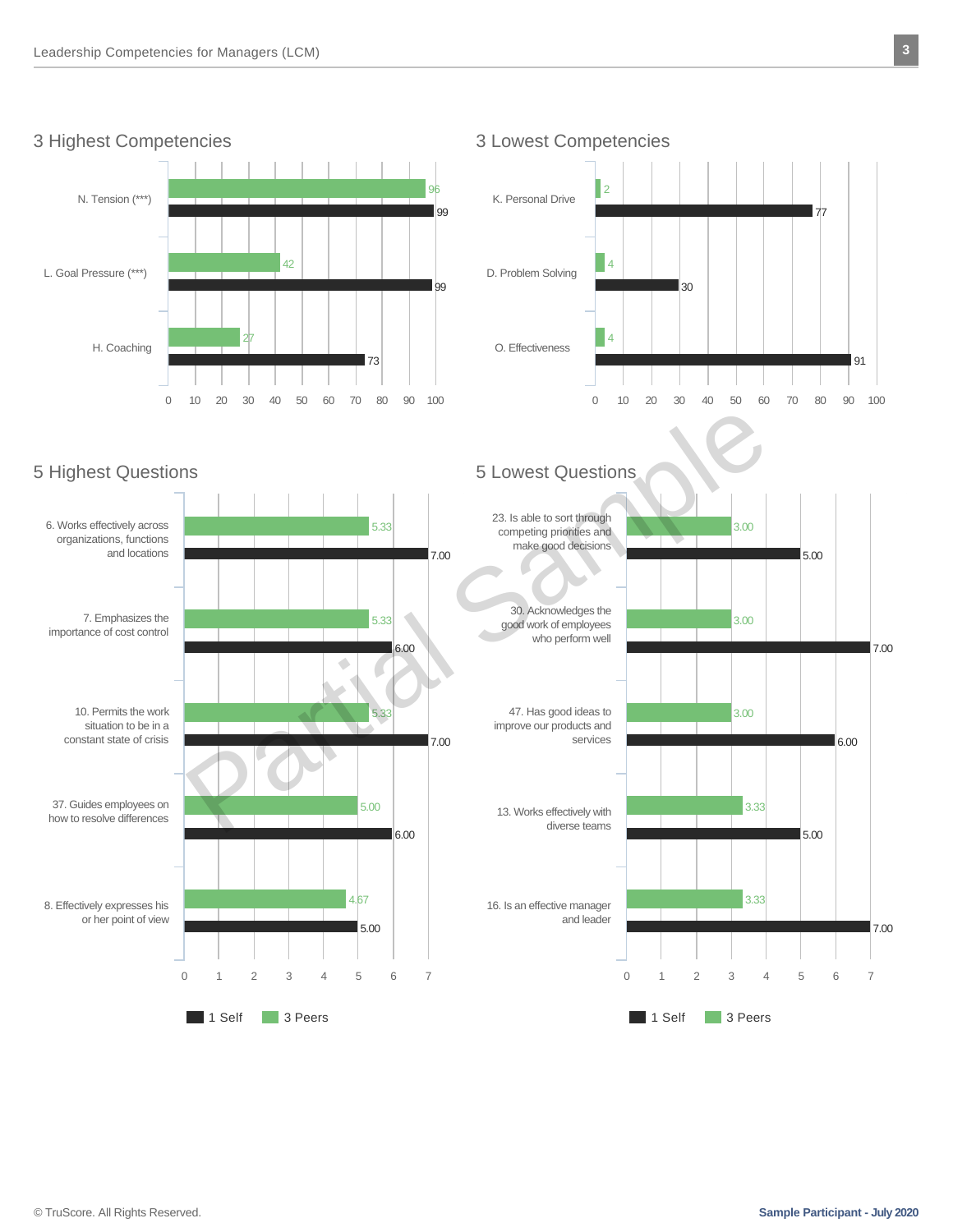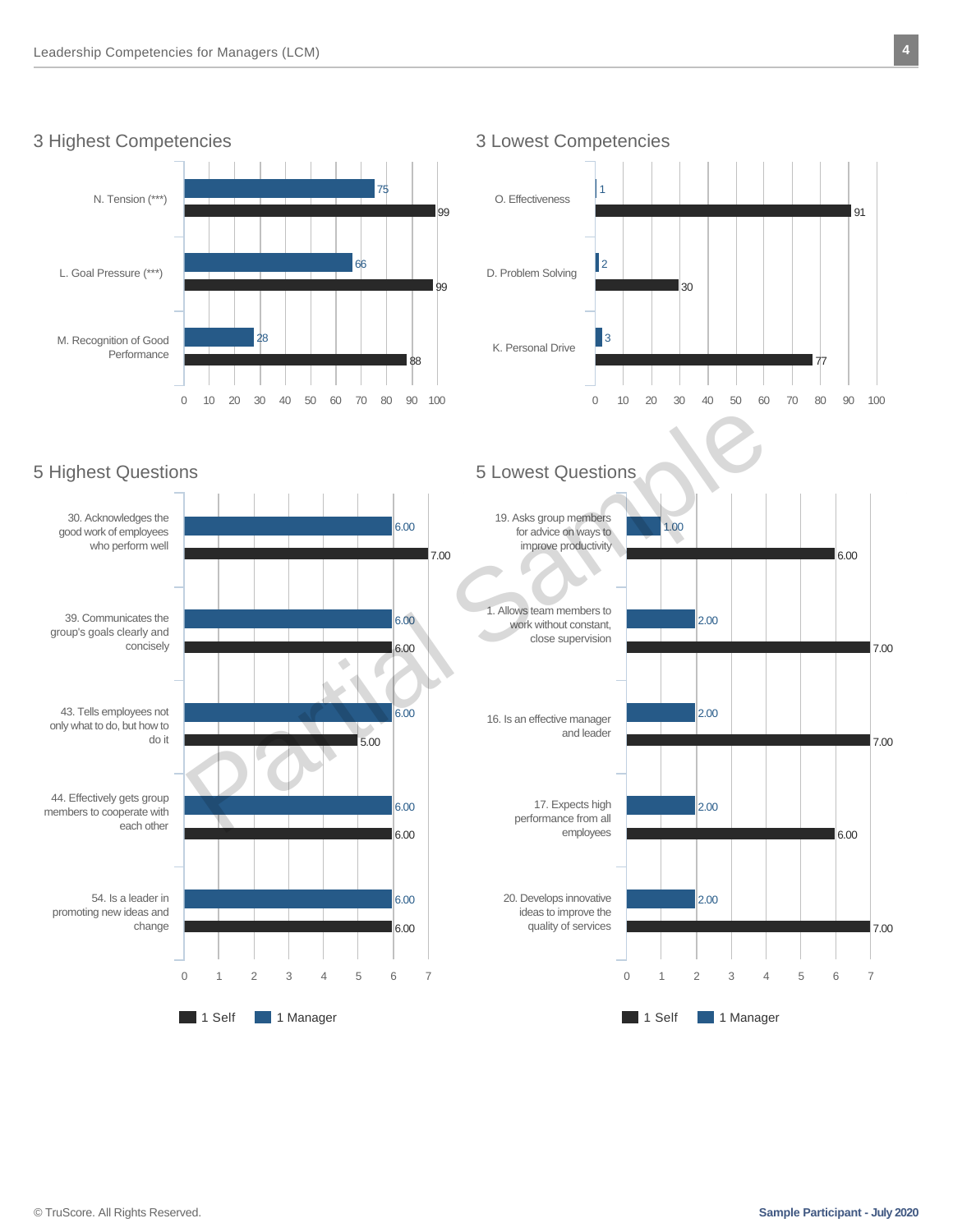







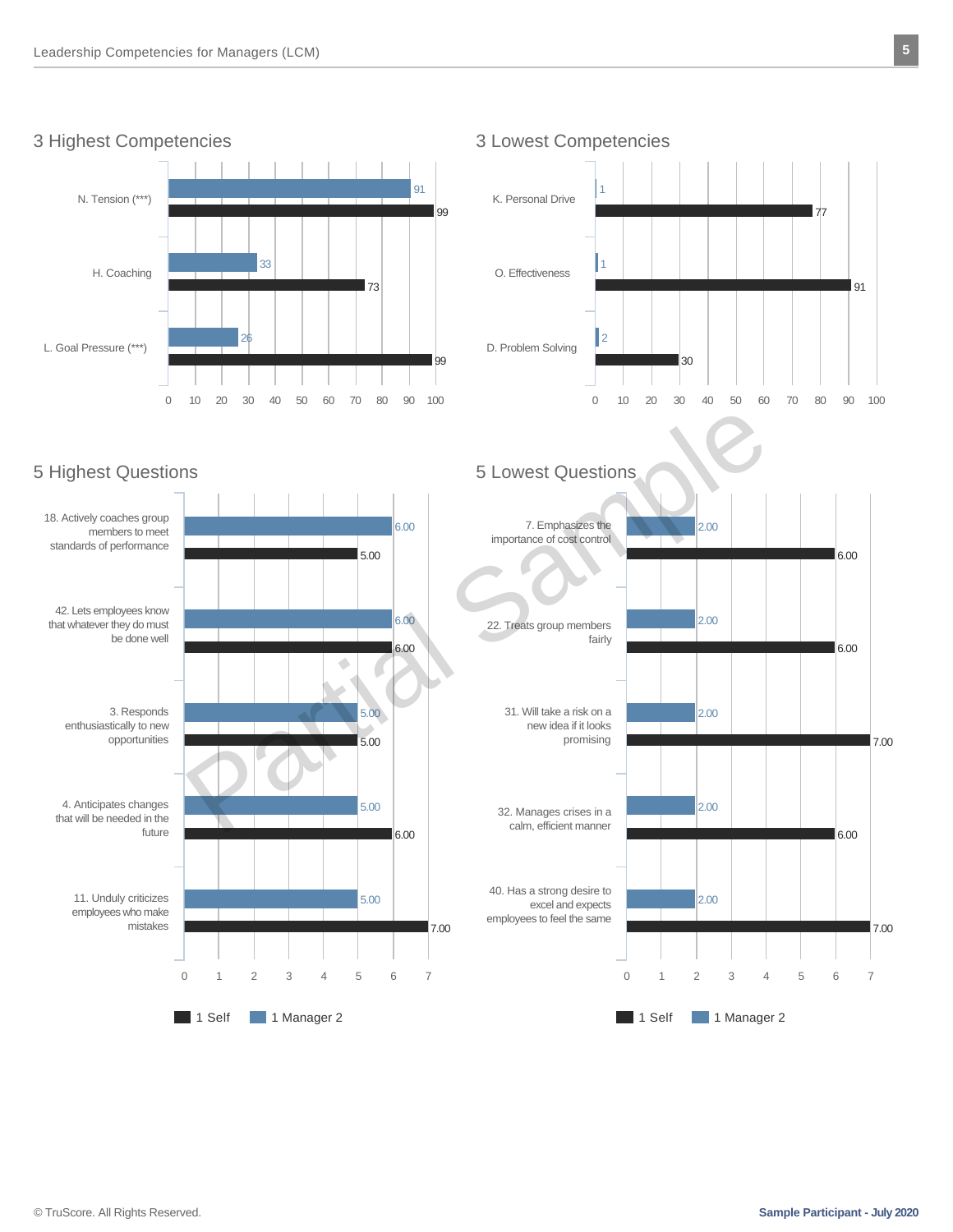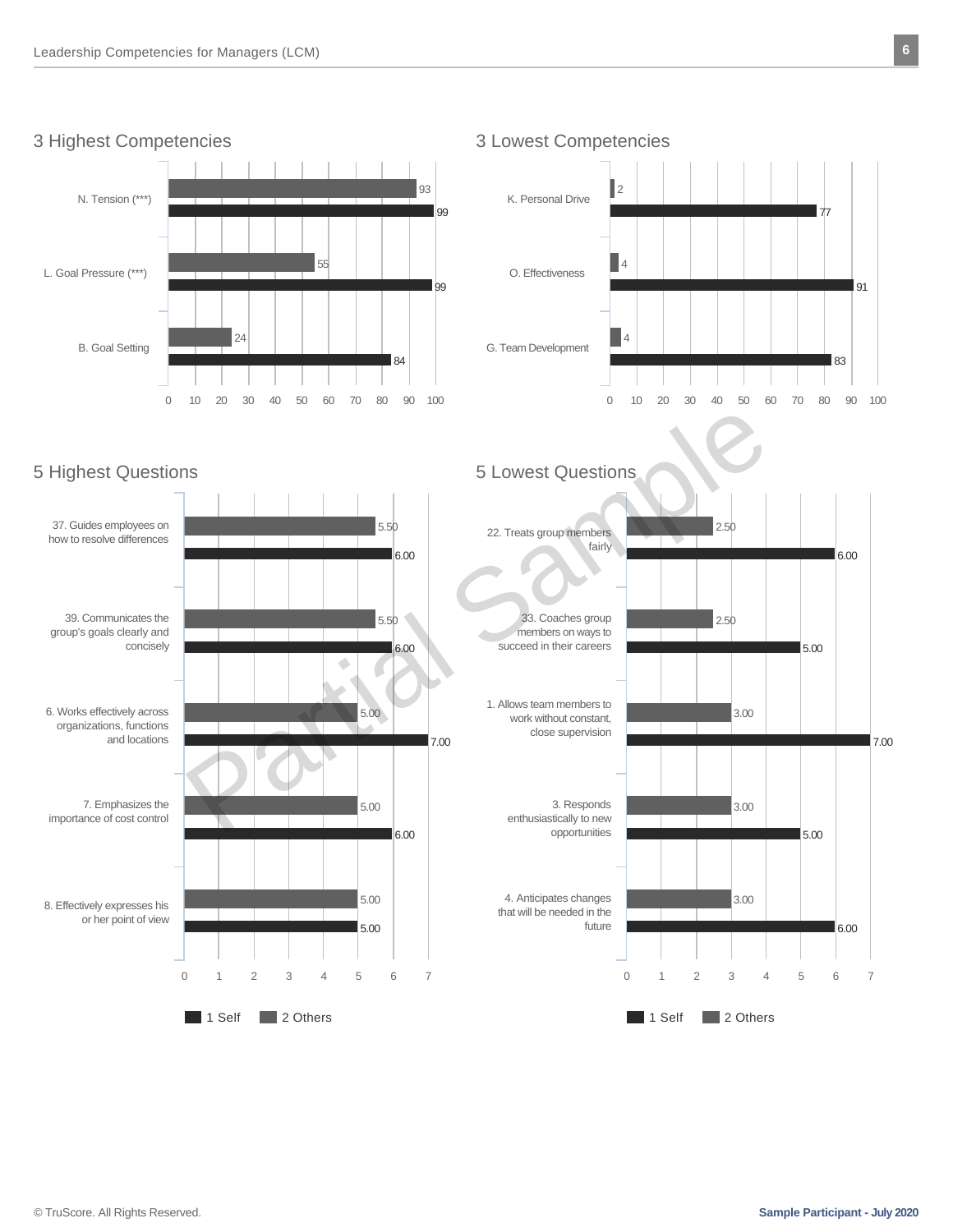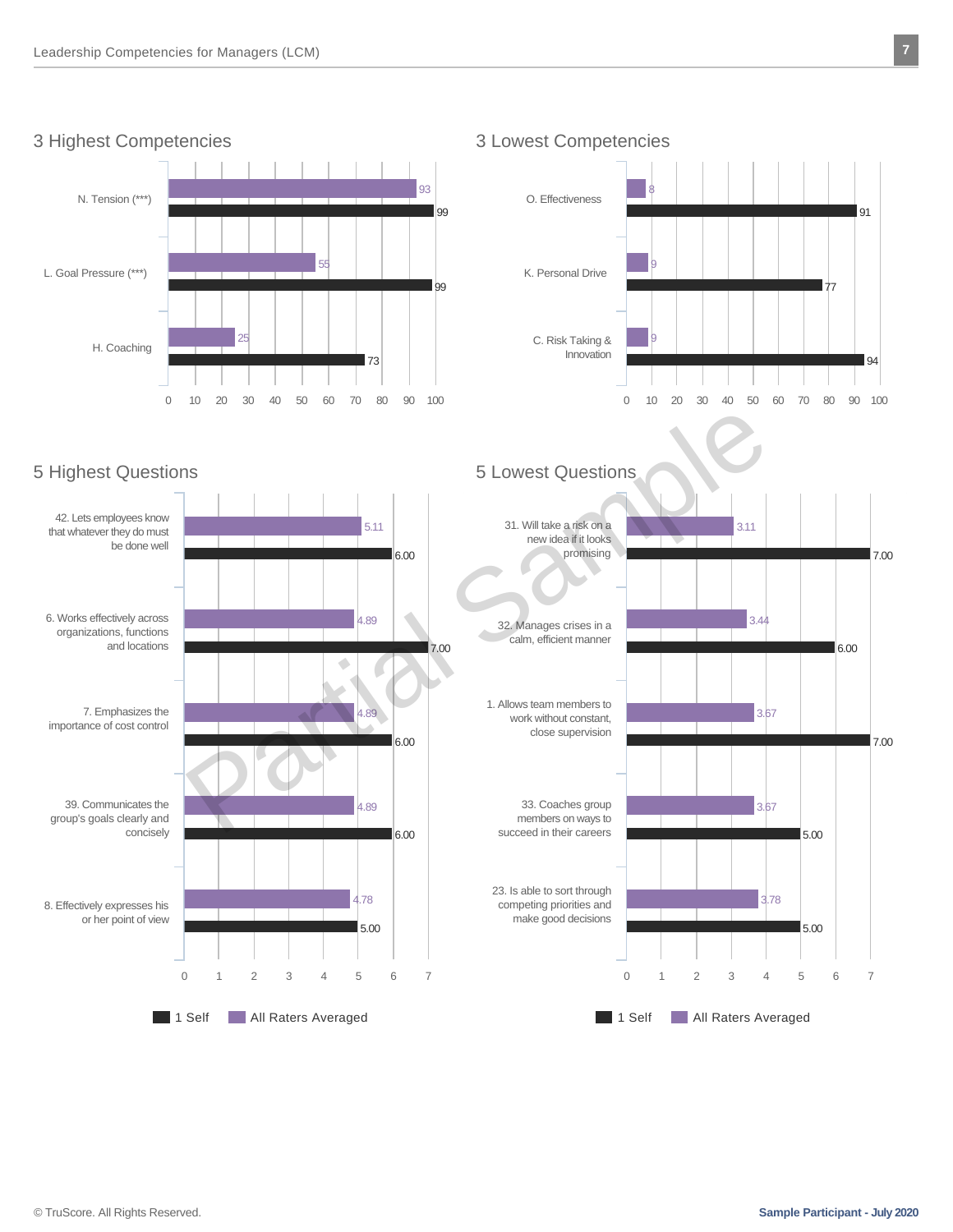# **Blind Spot Analysis**

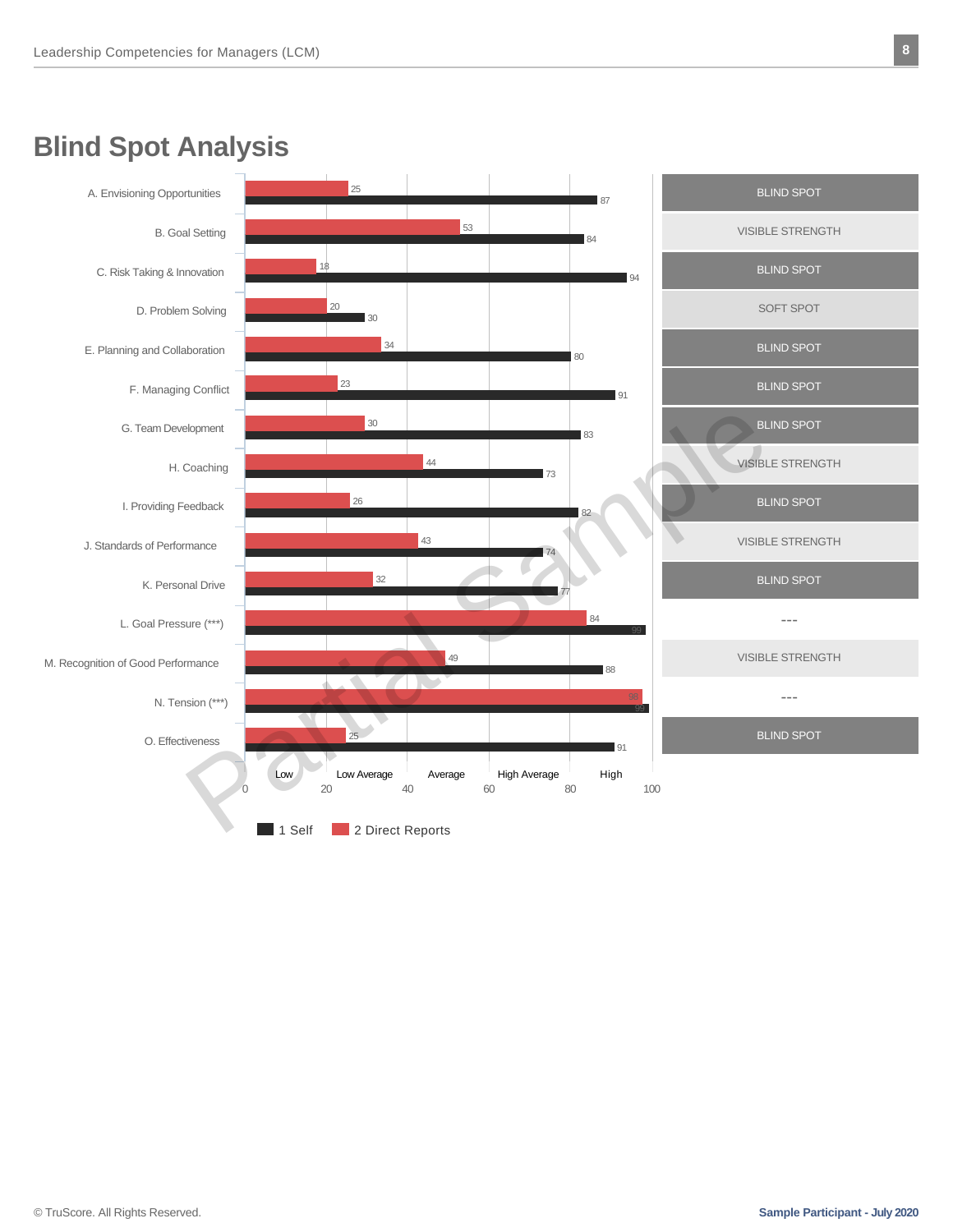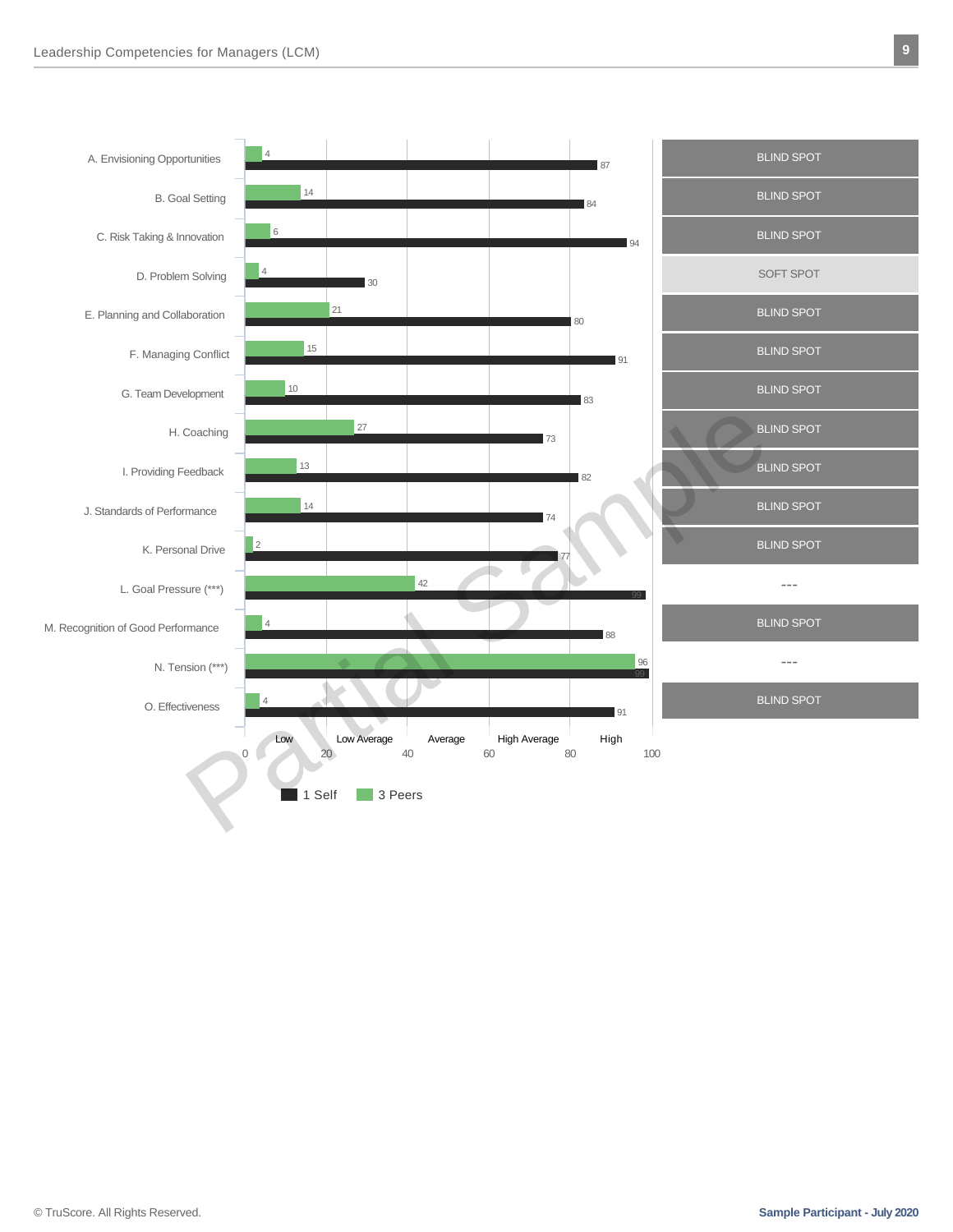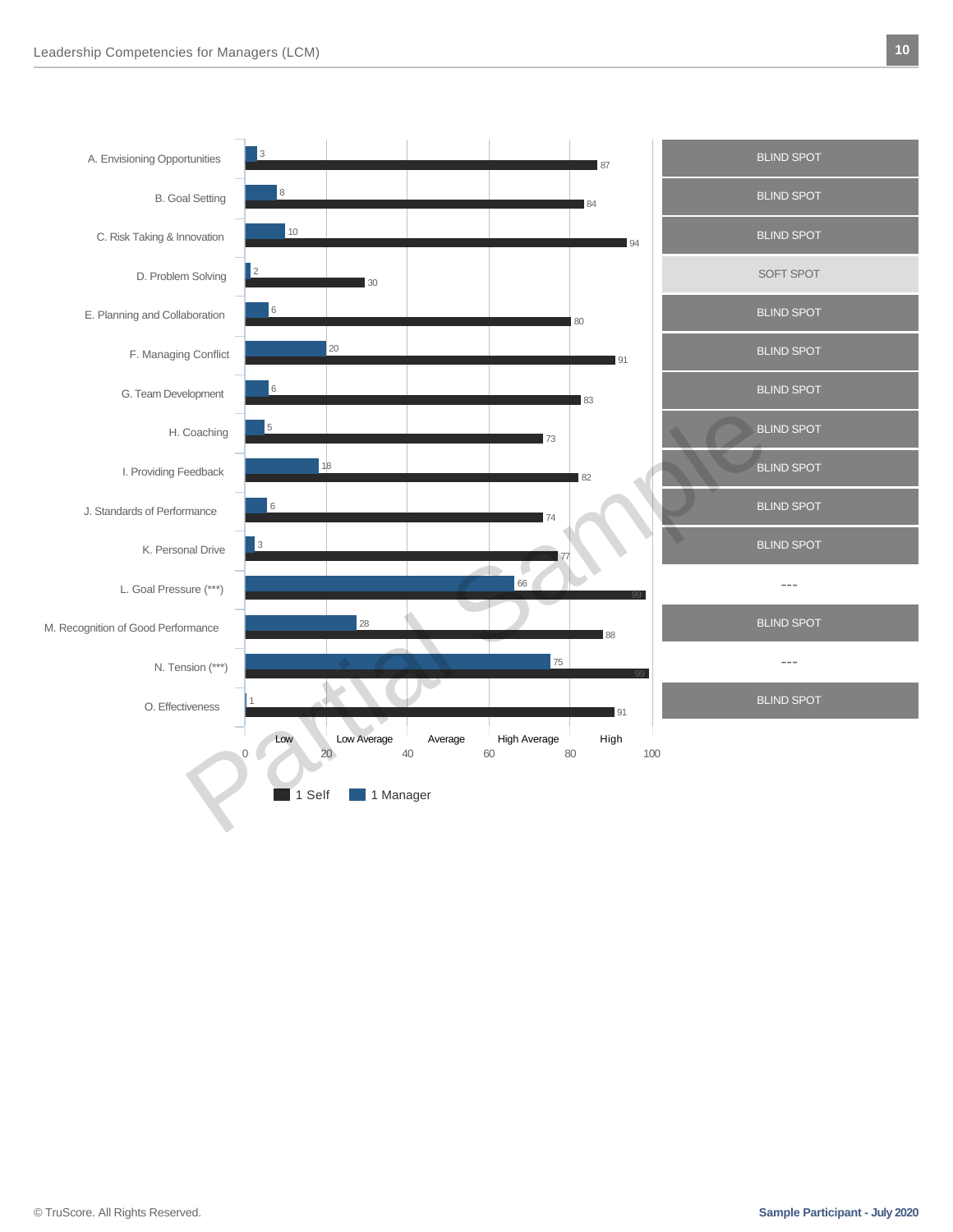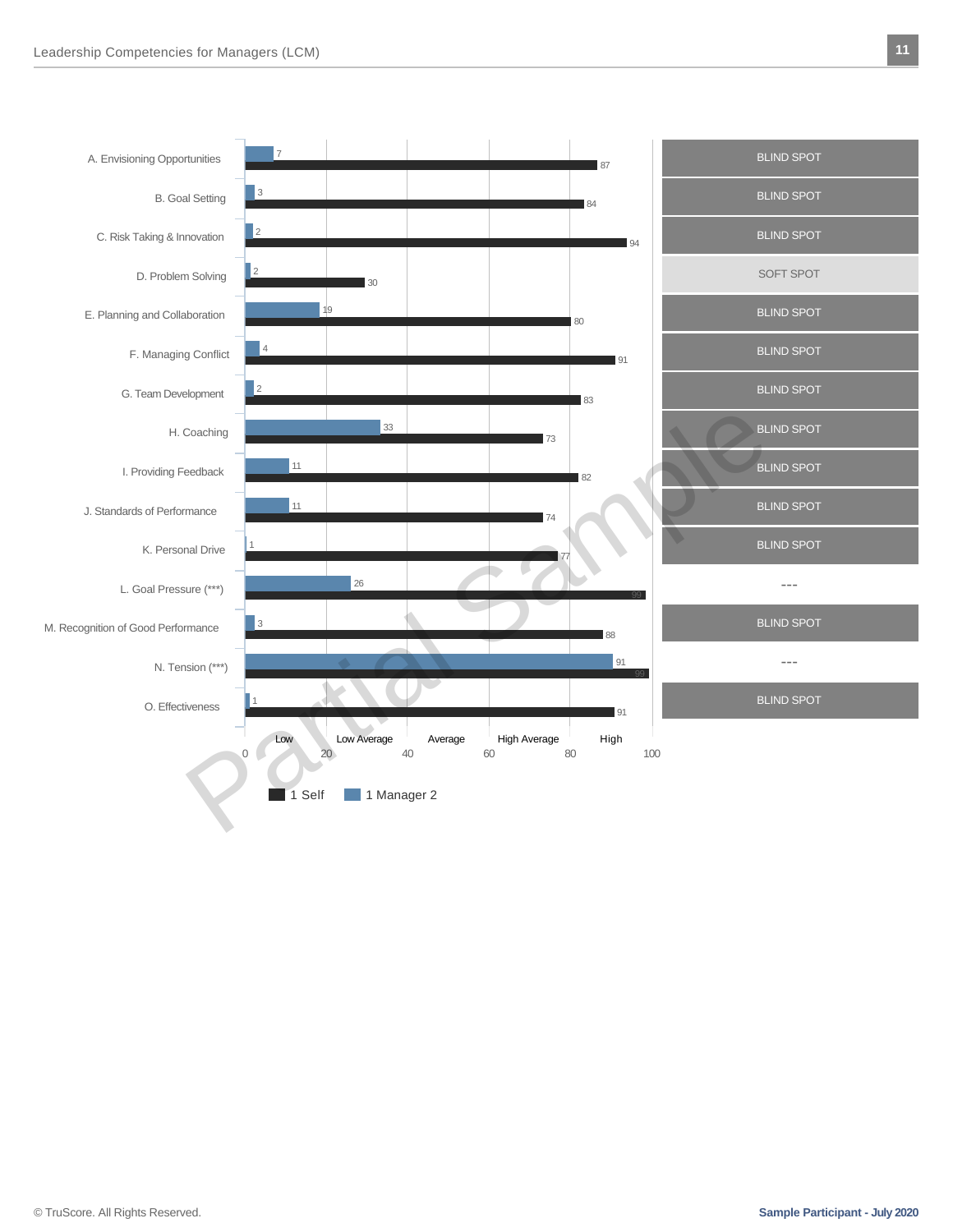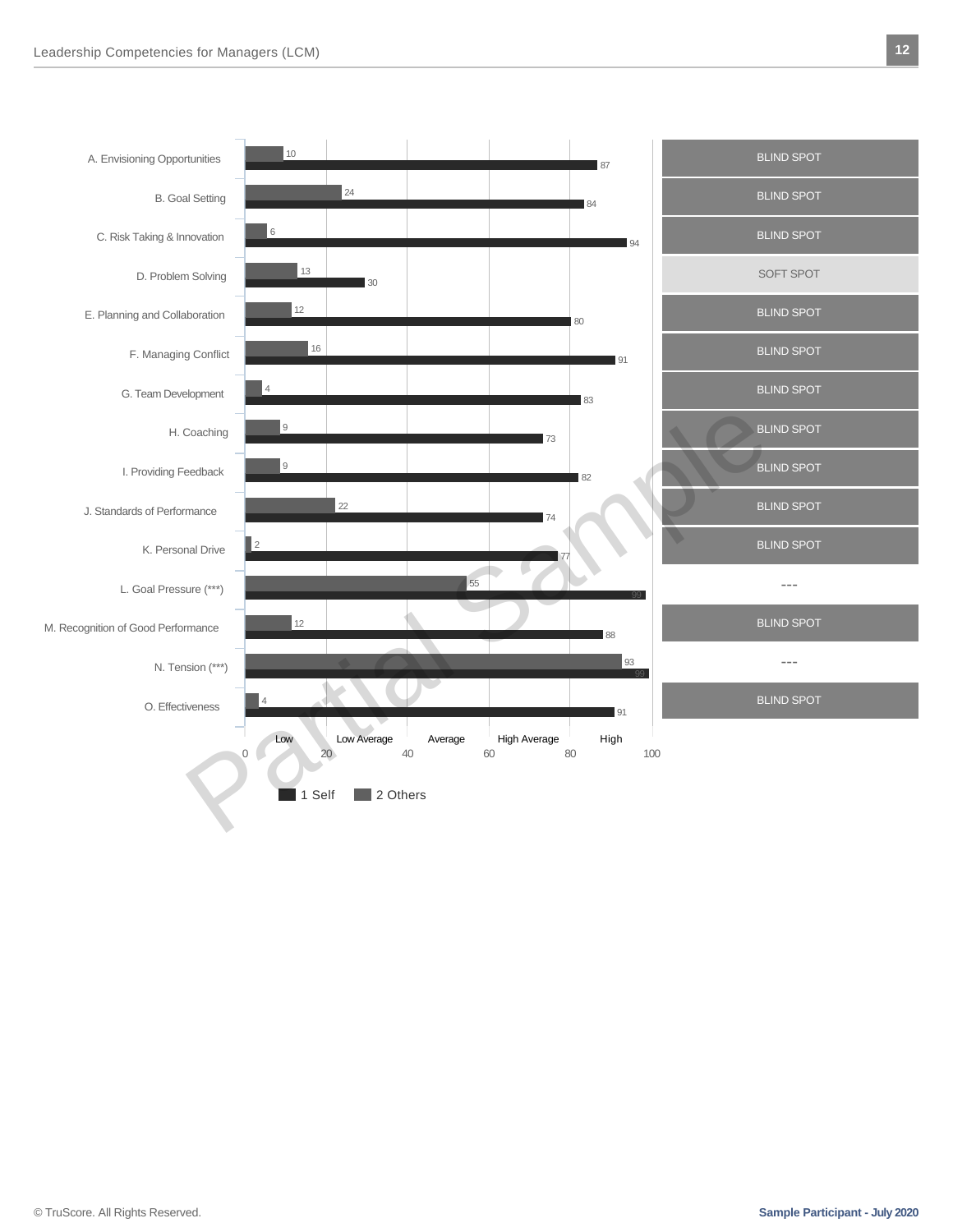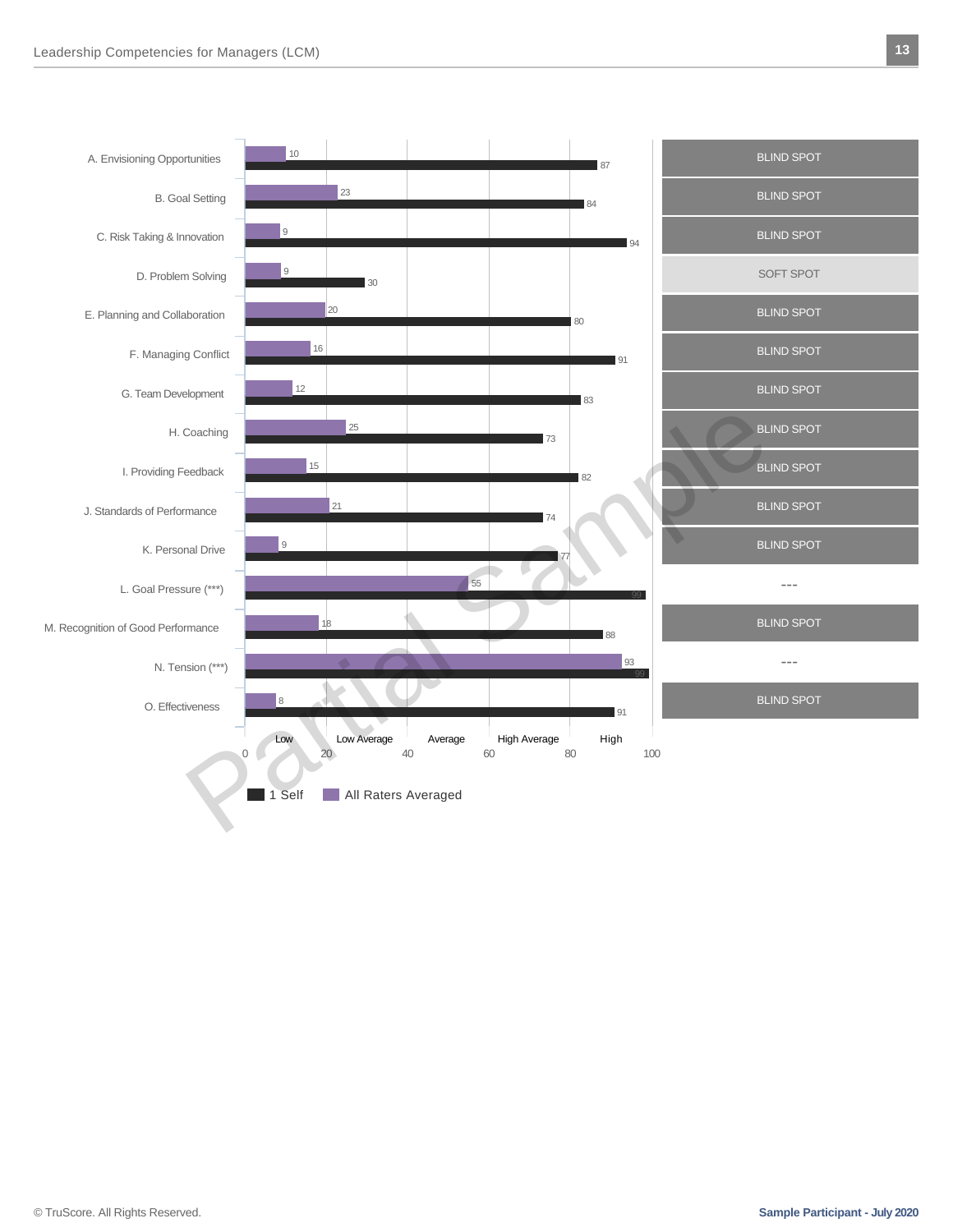# **Overall Scores**

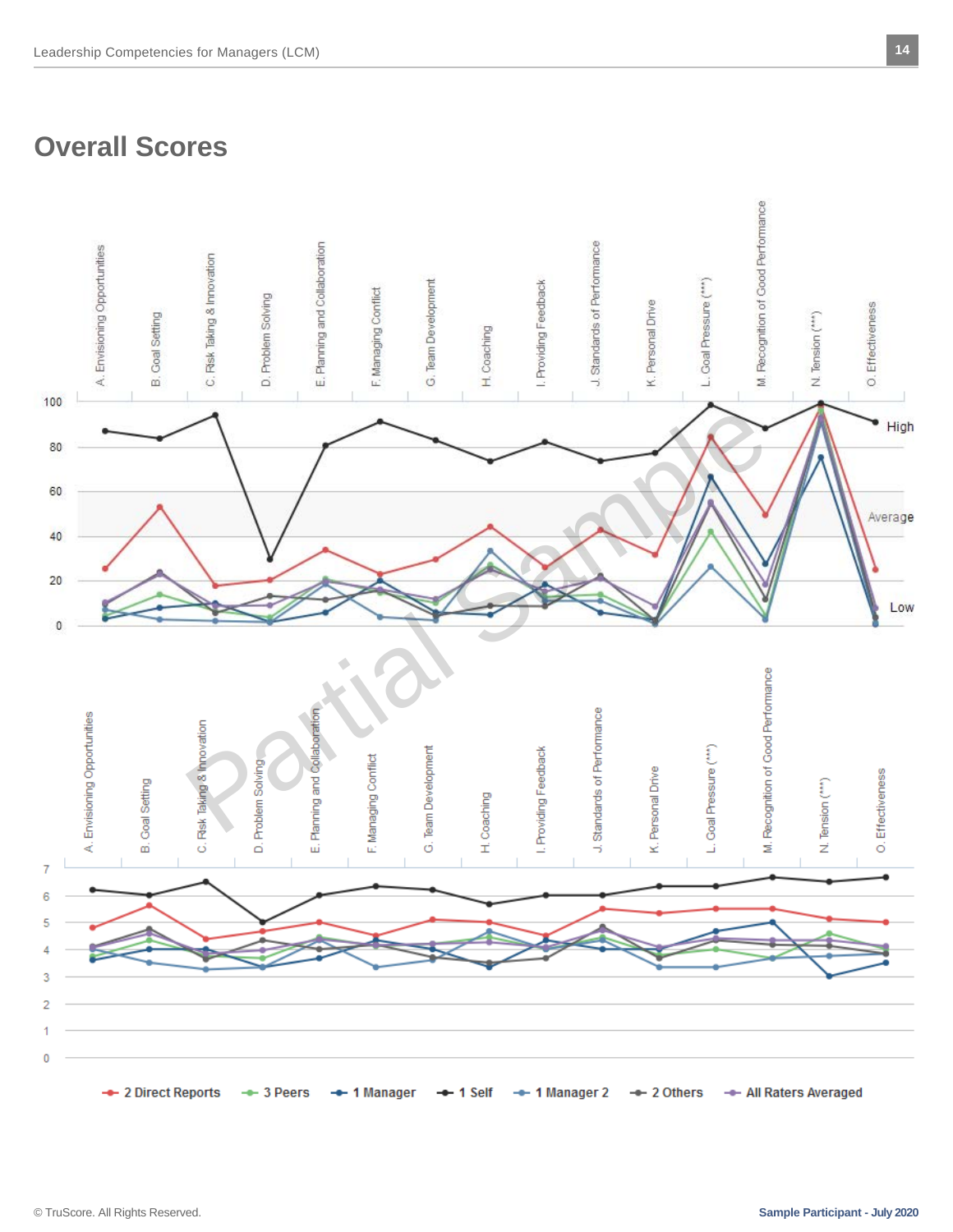### I. ESTABLISHING THE PURPOSE **A. Envisioning Opportunities**

### Overall Scores

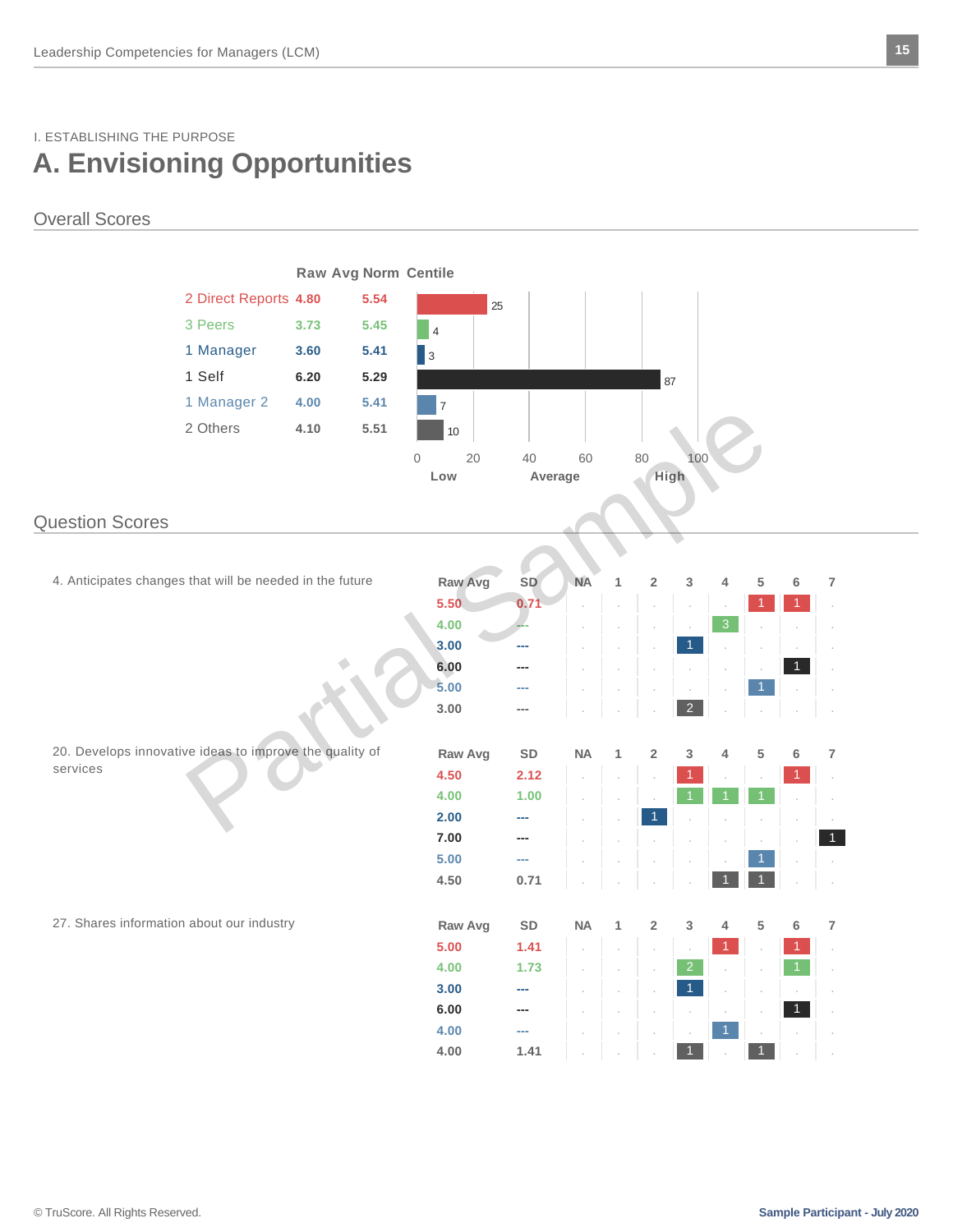## OUTCOMES **O. Effectiveness**

#### Overall Scores

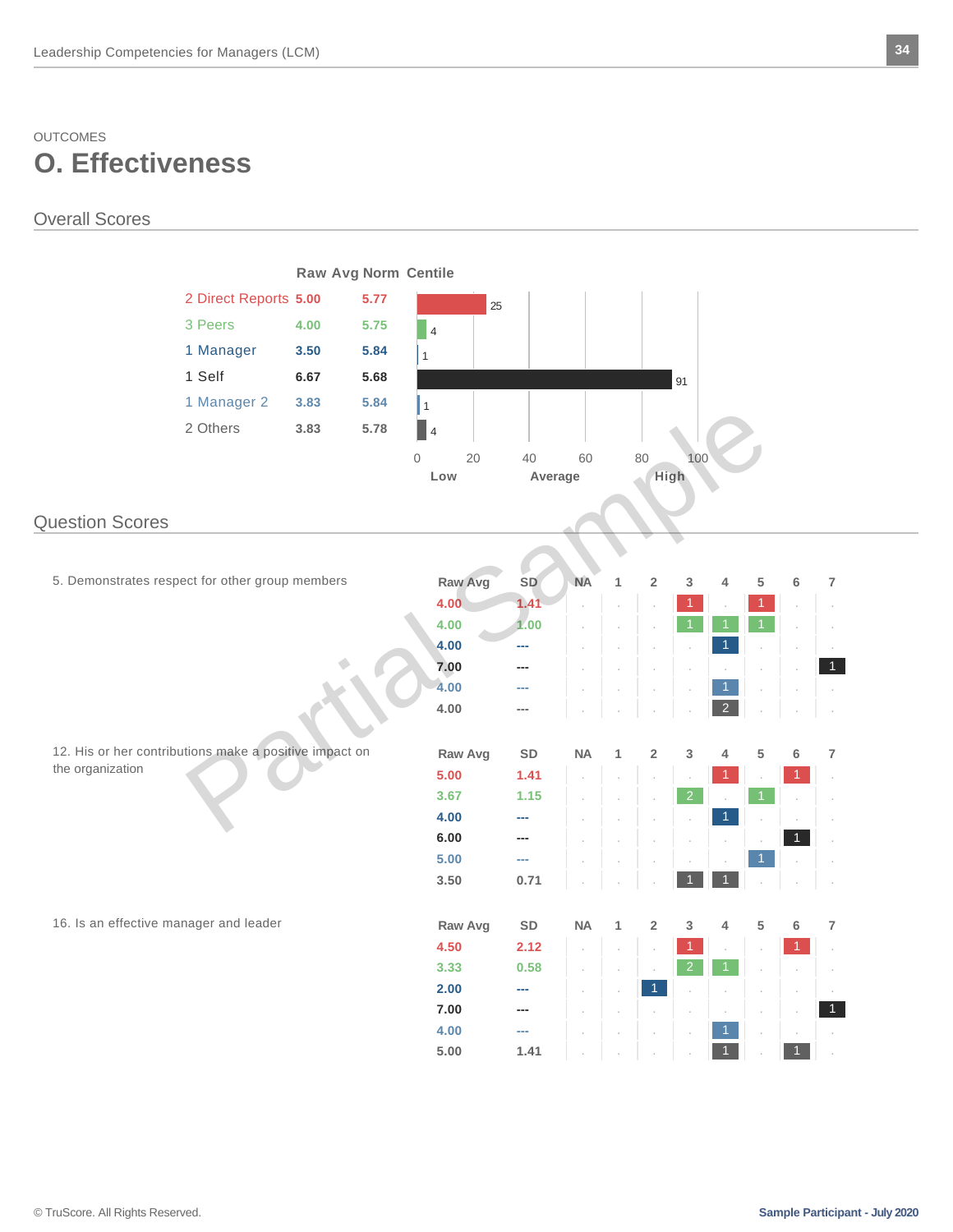# **Comments**

# What does this person do that should be continued?

#### **All Others**

- Comment 1 (8)
- DR1 comment 1

#### **Self**

• Self - comment 1

Partial Sample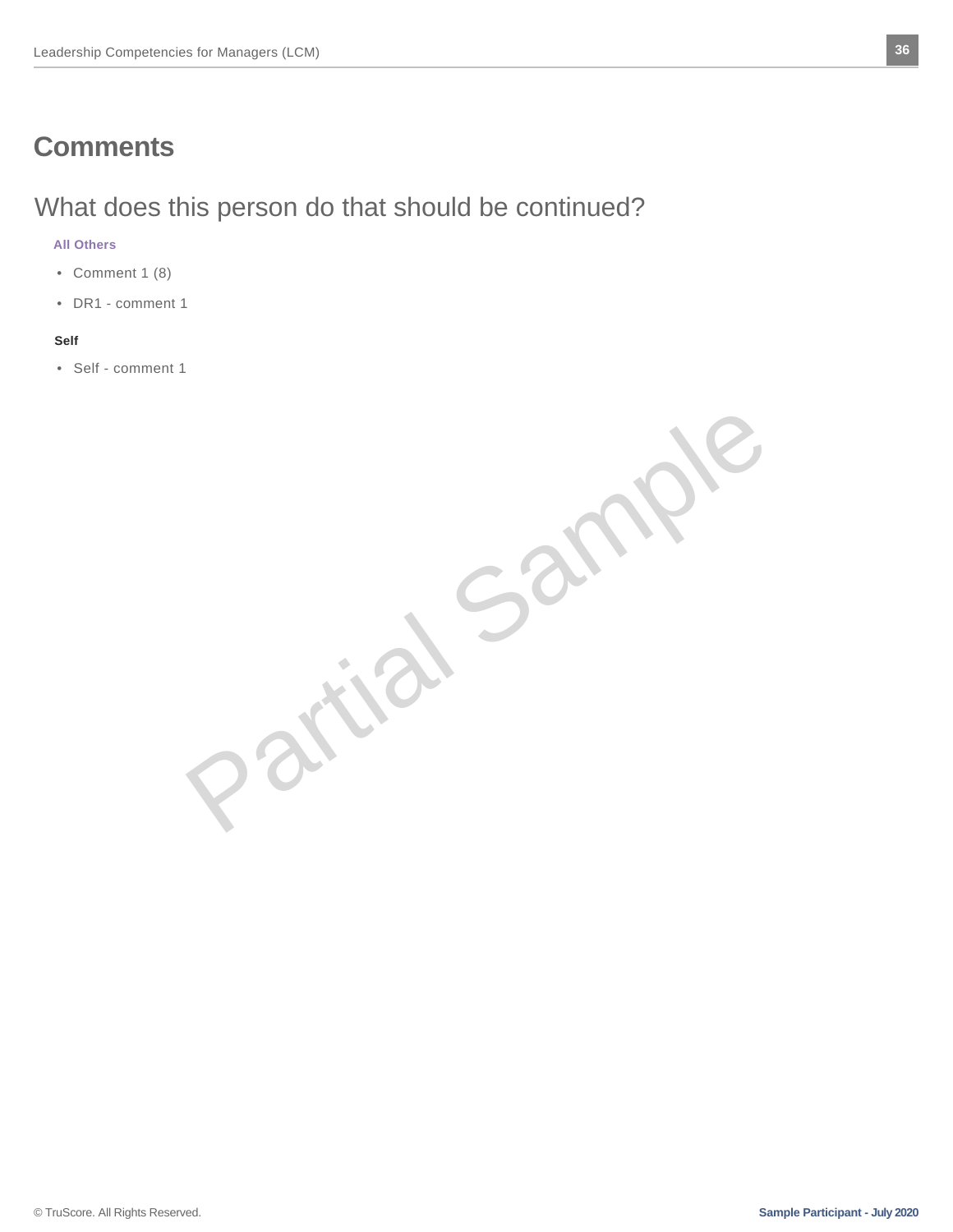# What should this person do to be more effective?

#### **All Others**

- Comment 2 (8)
- DR1 comment 2

#### **Self**

• Self - comment 2

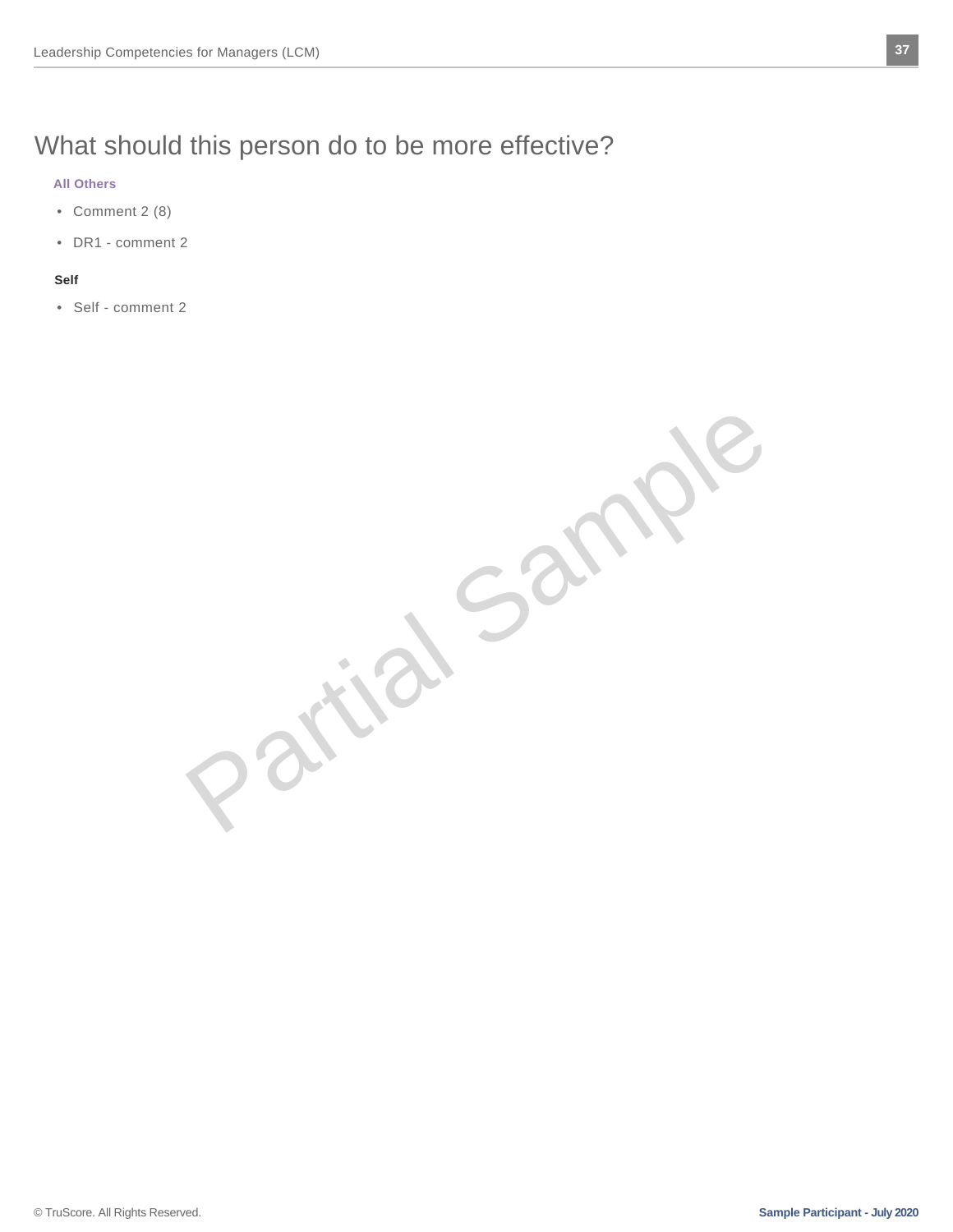# What does this person do that should be stopped?

#### **All Others**

- Comment 3 (8)
- DR1 comment 3

#### **Self**

• Self - comment 3